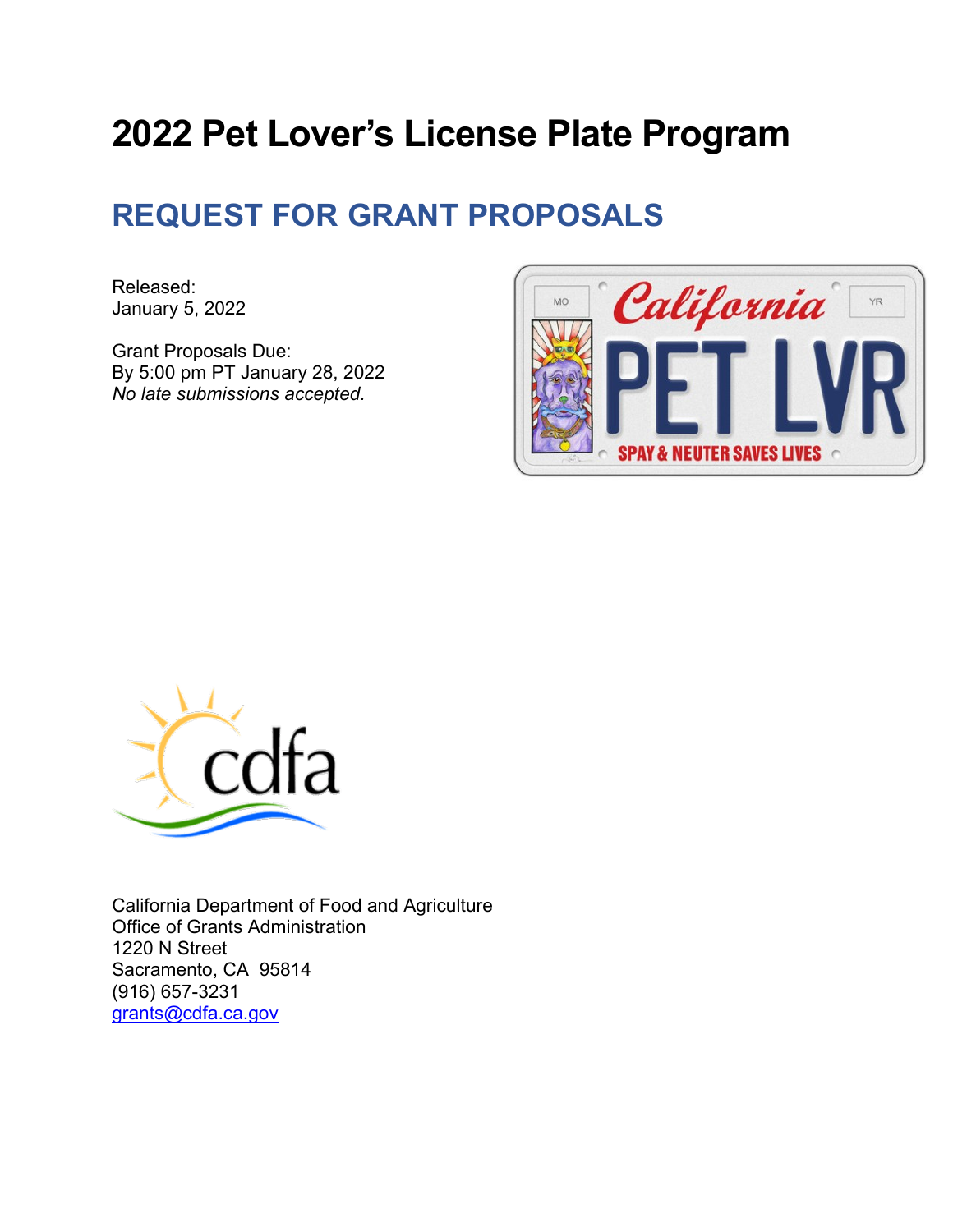# **Table of Contents**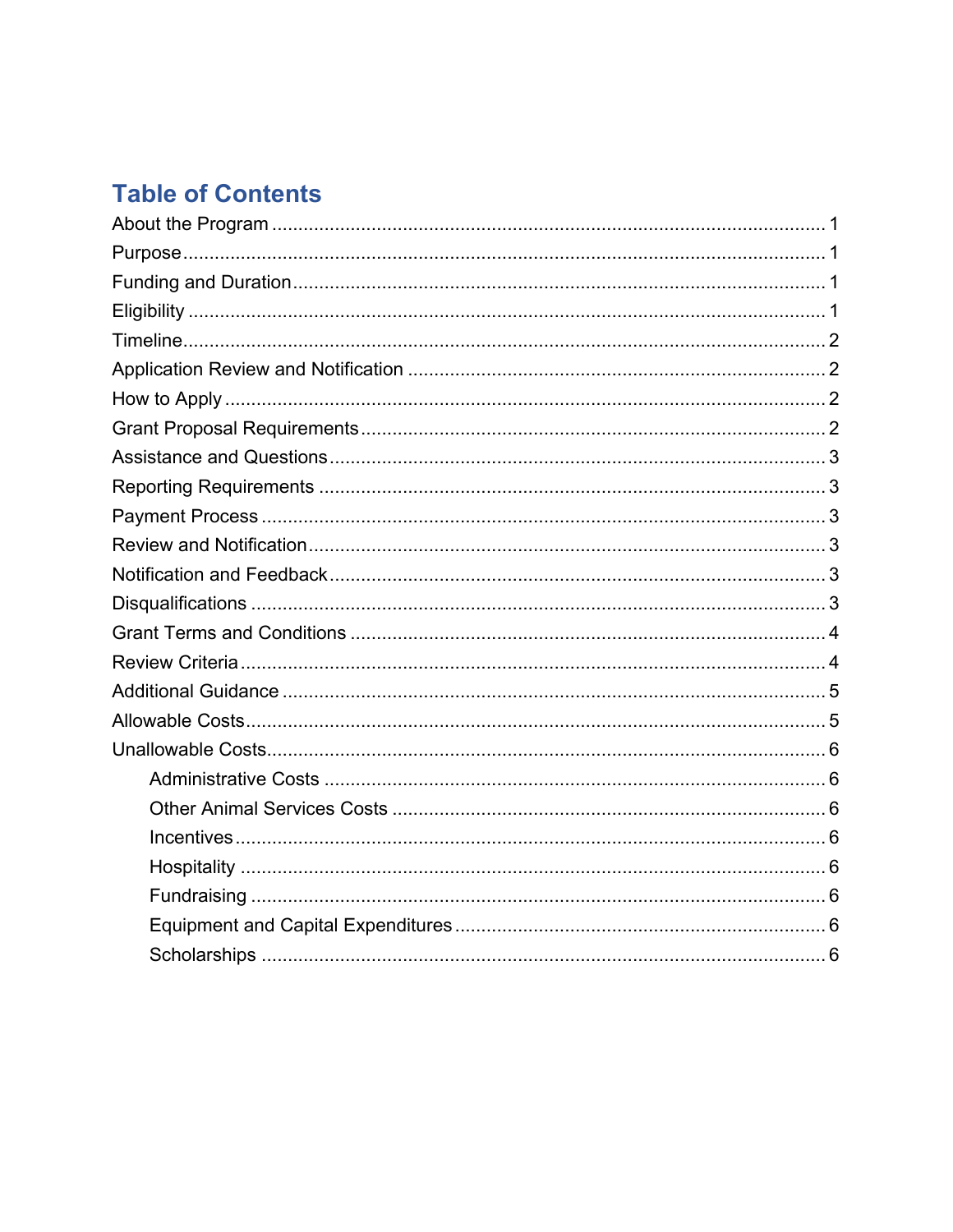# <span id="page-2-0"></span>**ABOUT THE PROGRAM**

### <span id="page-2-1"></span>**Purpose**

The California Department of Food and Agriculture (CDFA) is pleased to announce a competitive solicitation process to award up to \$480,000 in funding under the California Pet Lover's License Plate grant program. This program is funded by fees associated with the original purchase, annual renewal, and conversion of Pet Lover's license plates from the California Department of Motor Vehicles.

The purpose of this program is to help stop pet overpopulation in California by providing funds for spay/neuter services to municipalities and non‐profit organizations in California. The revenue received from the sale and renewal of the license plate is awarded annually through grant agreements to eligible organizations.

# <span id="page-2-2"></span>**Funding and Duration**

The grant duration is one (1) year from June 1, 2022 – May 31, 2023. Grant funds cannot be expended before June 1, 2022 or after May 31, 2023. Grant Awards will range from \$25,000 to \$50,000. However, CDFA reserves the right to offer an award different than the amount requested.

# <span id="page-2-3"></span>**Eligibility**

To be eligible, an organization must be:

- A veterinary facility that is registered and in good standing with the Veterinary Medical Board
- Overseen by responsible licensee manager licensed and in good standing with the Veterinary Medical Board.
- Operated by one of the following:
	- $\circ$  a California city or county or city and county,
	- o an animal care or control agency, or
	- $\circ$  a nonprofit meeting the requirements of Section 501(c)(3) of the federal Internal Revenue Code that is registered and in good standing with the Secretary of State.

A city, county, or city and county animal control agency or nonprofit shelter holding a municipal contract that offers spay and neuter services for dogs and cats owned by individual members of the public is required to be current on its yearly rabies reporting requirements to the State Department of Public Health, Veterinary Public Health Section.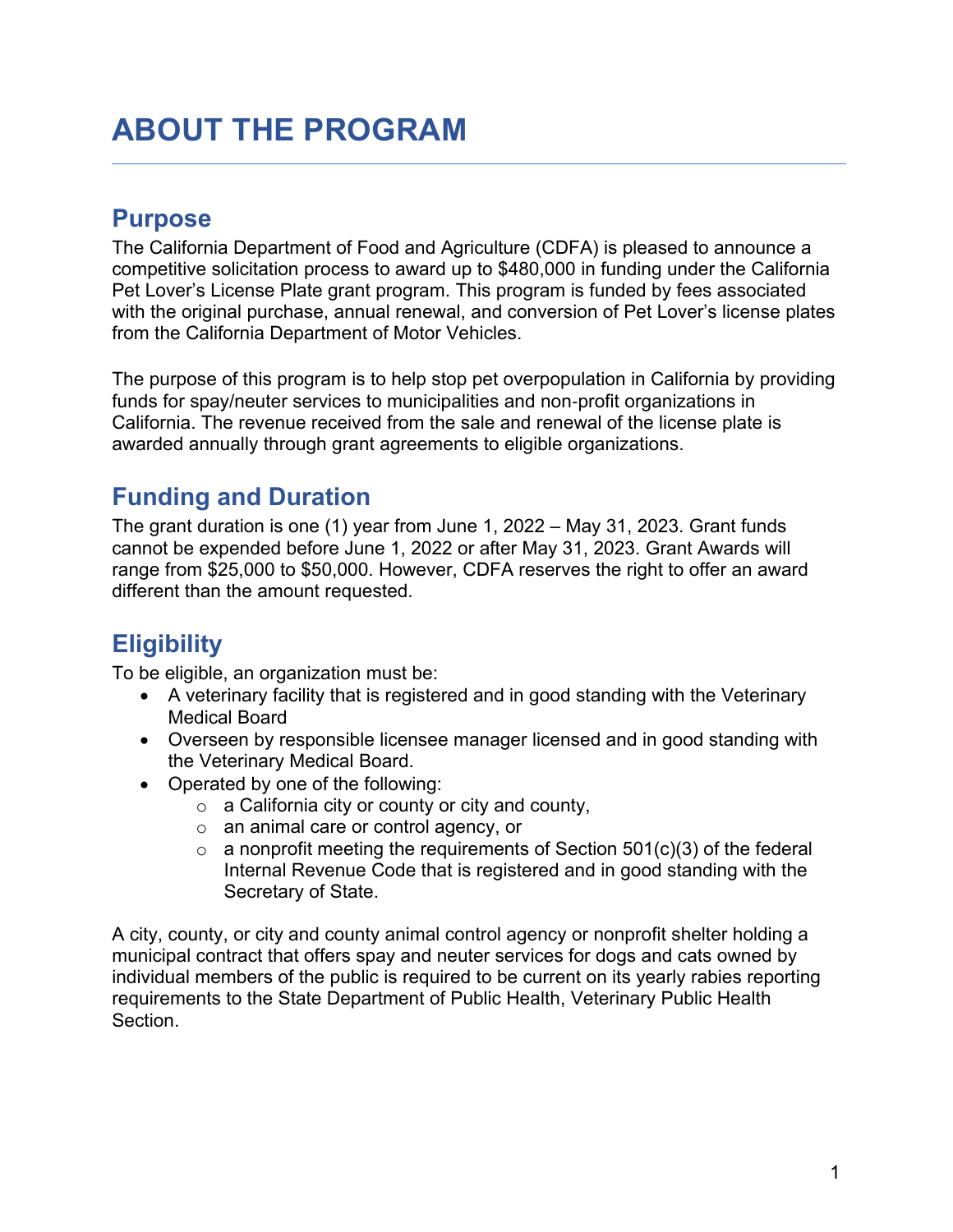### <span id="page-3-0"></span>**Timeline**

| <b>Release Request for Grant Proposals</b> | January 5, 2022              |
|--------------------------------------------|------------------------------|
| <b>Grant Proposals Due</b>                 | January 28, 2022, 5:00 pm PT |
| <b>Review Period</b>                       | January 2022 - March 2022    |
| <b>Announce and Award Funding</b>          | Spring 2022                  |

# <span id="page-3-1"></span>**APPLICATION REVIEW AND NOTIFICATION**

# <span id="page-3-2"></span>**How to Apply**

Applicants are required to complete and submit the 2022 Pet Lover's License Plate grant proposal application using the required templates available on the Pet Lover's website [https://www.cdfa.ca.gov/SpayNeuter/.](https://www.cdfa.ca.gov/SpayNeuter/)

The Grant Proposal consists of an application and verification of the following:

- Cover Page Template
- Grant Proposal and Budget Narrative

Grant proposals must be submitted electronically to [grants@cdfa.ca.gov](mailto:grants@cdfa.ca.gov) by 5:00 p.m. PT on January 28, 2022. Submitted grant proposals will only be considered if the required application templates are complete and attached in one email submission.

# <span id="page-3-3"></span>**Grant Proposal Requirements**

- **1. Cover Page:** The *cover page* template consists of four sections. Section I: Applicant Details; Section II: Project Management*;* Section III: Proposal Summary and Section IV: Authorization. All sections of the cover page must be completed.
- <span id="page-3-4"></span>**2. Grant Proposal and Budget Narrative:** The *grant proposal narrative* must be completed on the required template, 12-point font and must not exceed ten pages, excluding the budget narrative. The *Budget Narrative* must include a description and detailed breakdown of the total grant funds requested by budgetary categories. All costs should be explained in detail with an estimated price per unit.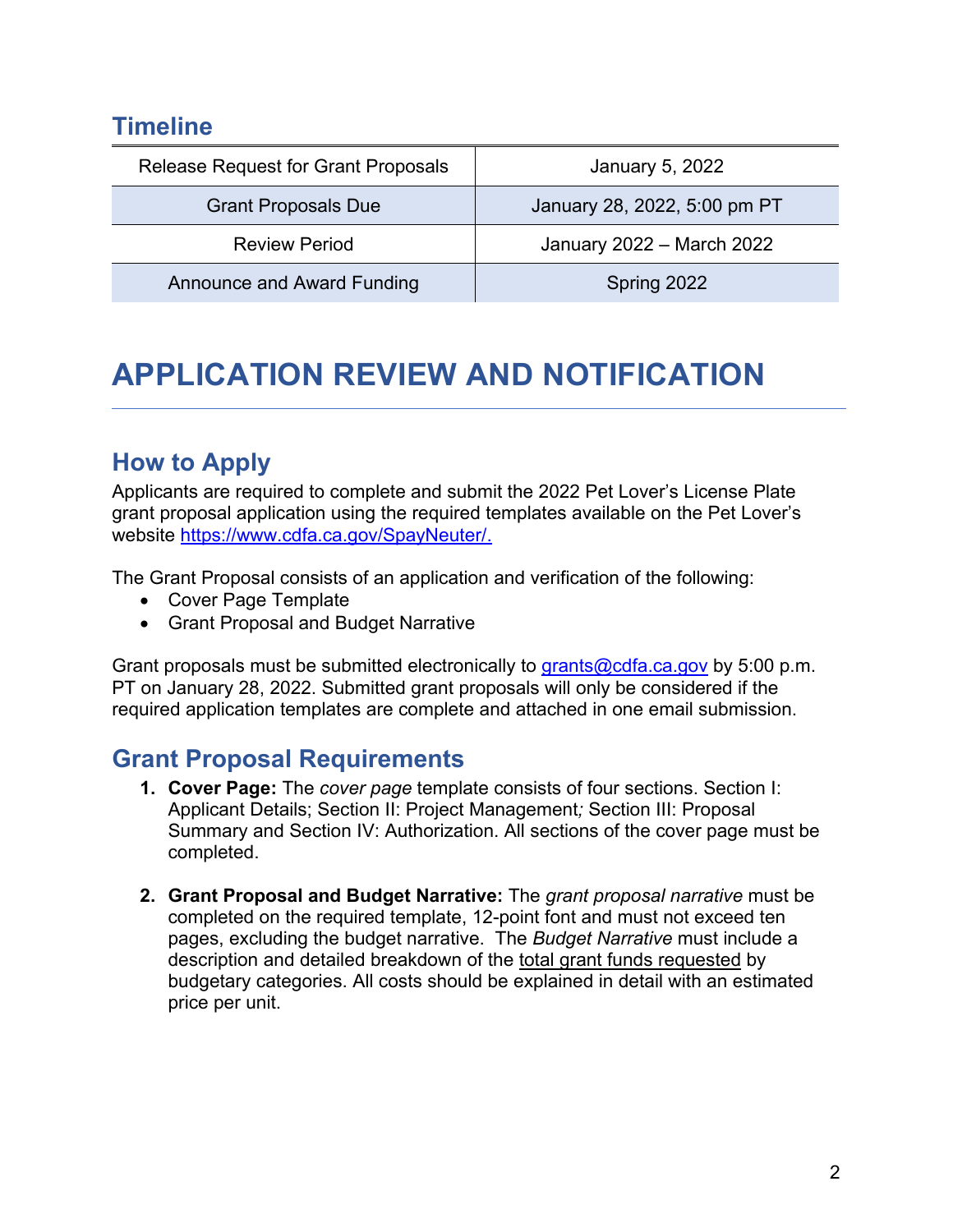### **Assistance and Questions**

To maintain the integrity of the competitive process, CDFA is unable to advise and/or provide individuals information regarding specific grant proposals during the solicitation process. However, CDFA encourages all applicants to view the frequently asked questions available on the Pet Lover's website <https://www.cdfa.ca.gov/SpayNeuter/> for assistance.

# <span id="page-4-0"></span>**Reporting Requirements**

Recipients must submit one Final Performance Report that identifies the number of animals spayed or neutered, goals and objectives achieved, including quantifiable results, successes, project delays or lessons learned, and any other pertinent information.

# <span id="page-4-1"></span>**Payment Process**

If awarded, recipients will be subject to all applicable State regulations. Recipients are required to submit invoices at least quarterly, but no more frequently than monthly for reimbursement of actual expenses incurred to support approved project activities. Invoices must include documentation to support reimbursement requested. Advance payments will not be provided. Ten percent of the total amount of the award will be withheld until receipt, review and approval of the Final Performance Report.

# <span id="page-4-2"></span>**Review and Notification**

CDFA will conduct two levels of review. The first level is an administrative review to verify the applicant's eligibility, determine whether grant proposal requirements are met and, if applicable, assess an applicant's past CDFA grant performance. The second level is a technical review conducted by reviewers selected by CDFA to evaluate the merits of the grant proposal.

### <span id="page-4-3"></span>**Notification and Feedback**

Grant proposals that are disqualified during the administrative review will be notified by email within two weeks of the grant proposal due date. All other applicants will be notifed by email regarding the status of their grant proposals in Spring 2021. Feedback will be provided to applicants, upon request, within 60 days of award announcement.

# <span id="page-4-4"></span>**Disqualifications**

The following will result in the disqualification of a grant proposal:

- Grant proposals from ineligible institutions.
- Incomplete grant proposals, including grant proposals with one or more unanswered questions and/or missing, blank, unreadable, corrupt, or otherwise unusable application documents.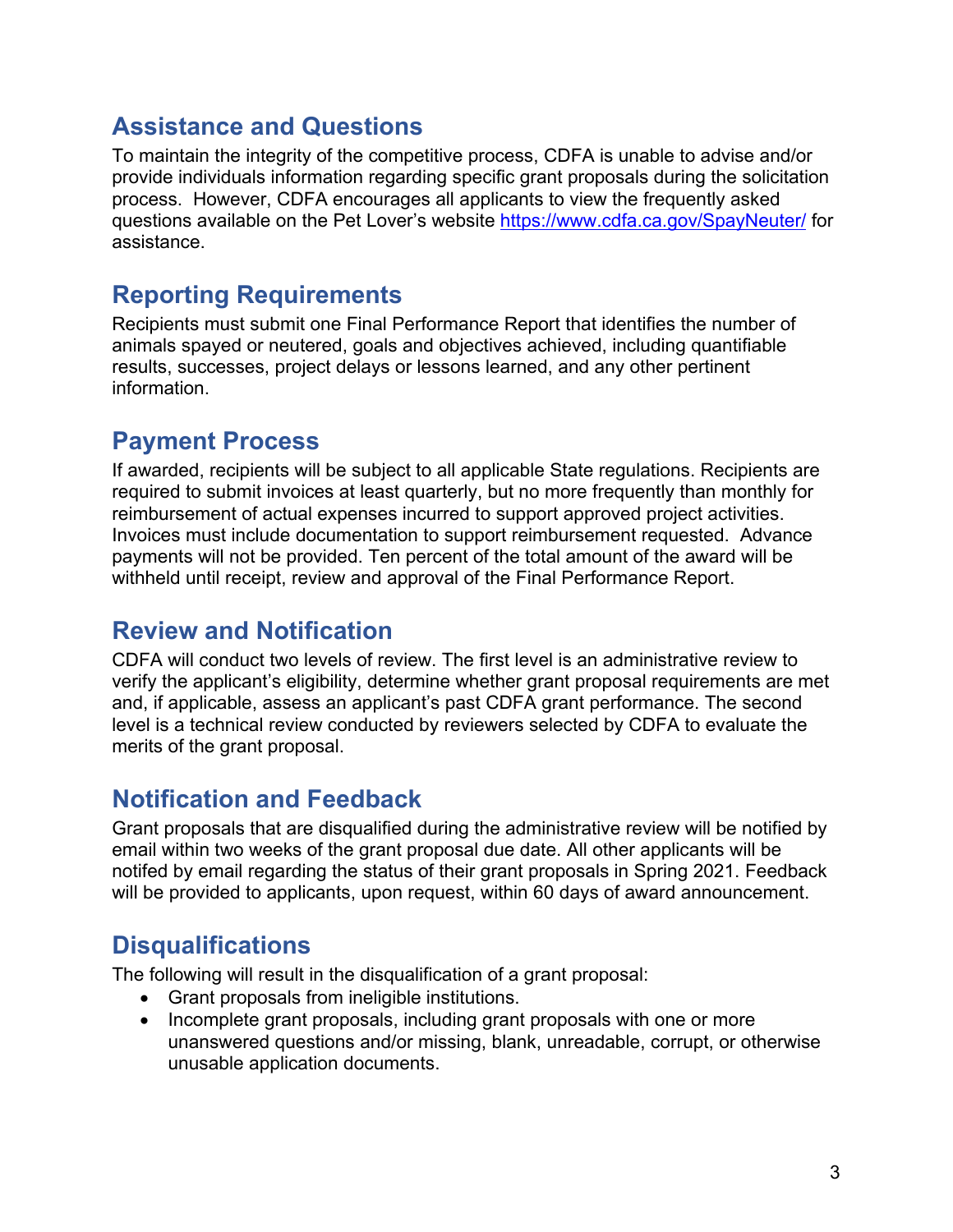APPEAL RIGHTS: Any disqualification taken by the Office of Grants Administration (OGA) during the administrative review for the preceding reasons may be appealed to CDFA's Office of Hearings and Appeals Office within 10 days of receiving a notice of disqualification from CDFA. The appeal must be in writing and signed by the responsible party name on the grant application or his/her authorized agent. It must state the grounds for the appeal and include any supporting documents and a copy of the OGA decision being challenged. The submissions must be sent to the California Department of Food and Agriculture, Office of Hearings and Appeals, 1220 N Street, Sacramento, CA 95814 or emailed to [CDFA.LegalOffice@cdfa.ca.gov.](mailto:CDFA.LegalOffice@cdfa.ca.gov) If submissions are not received within the time frame provided above, the appeal will be denied.

# <span id="page-5-0"></span>**Grant Terms and Conditions**

If awarded a grant from CDFA, the grant recipient will be expected to sign an agreement abiding by certain terms and conditions, including but not limited to:

- Submission of a final performance report. *Information outlining the reporting process will be supplied once selected to receive grant funding.*
- The grant recipient will agree that all vouchers and receipts will clearly state that the sterilization was funded by the Pet Lover's License Plate.
- The grant recipient will advertise and promote the purchase and renewal of the Pet Lover's License Plate in their facility, newsletters/local announcements and/or social media. Up to \$1,000 in grant funds can be used to support these efforts.
- The grant recipient understands that CDFA may conduct site visits at any time during the grant period.
- Grant agreements will be one year in length. The grant recipient will agree to use the funds solely for the purpose described in the grant agreement.
- Grant funds cannot be used to cover provider overhead costs.
- Any unused funds must be returned at the end of the grant agreement.

# <span id="page-5-1"></span>**Review Criteria**

CDFA's intent is to fund projects that can produce the highest degree of measurable benefits in relation to each dollar spent. Grant Proposals will be evaluated based on which proposals demonstrate the greatest public benefit and meet the goals of the Pet Lover's License Plate program. The criteria below will serve as guidance to reviewers, upon which grant proposals will be competitively rated. The technical reviewers will submit recommendations to CDFA for final determination of awards.

Proposal Scoring (50 points possible):

- **1. Project Purpose (10 points)**  Scoring should be based on how well the grant proposal addresses the specific issue, problem, or need, as well as the importance it has to the community.
- **2. Project /Pet Lover's License Plate Awareness (10 points)**  Scoring should be based on the reasonableness and likelihood of success of the project awareness plan as described.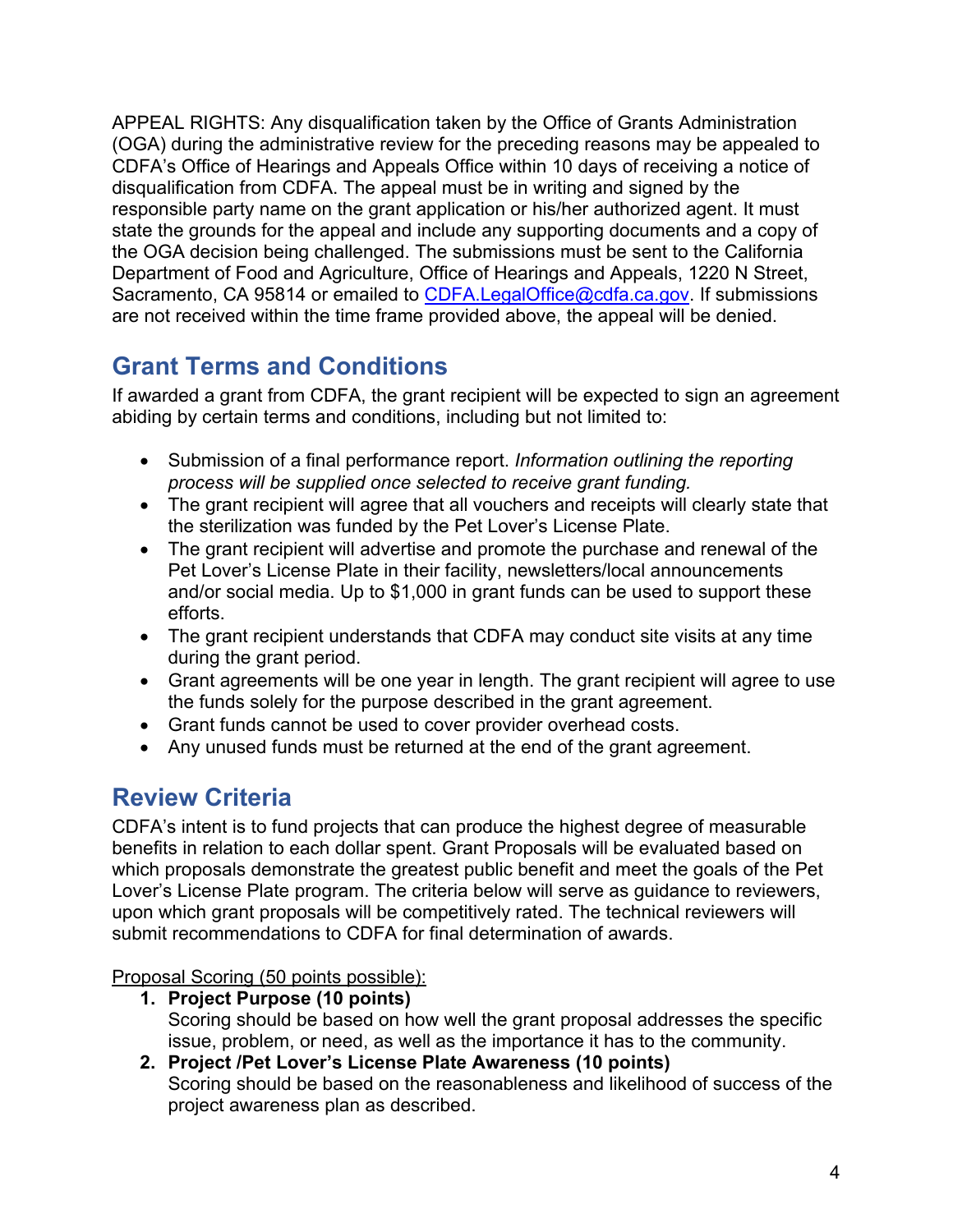### **3. Project Work Plan (10 points)**

Scoring should be based on the clarity of the work plan and relevance of the specific project activities to the project purpose.

- **4. Evaluation and Performance Monitoring Plan (10 points)** Scoring should be based on the reasonableness and likely effectiveness of the proposed project accomplishments and plan to evaluate success.
- **5. Budget Narrative (10 points)** Scoring should be based on the reasonableness of the budget, relevance to the project activities and goals and proportional to the applicant's capacity as described in the project oversight section.

### Additional Considerations:

In addition to the criteria above, in selecting proposals for funding, CDFA may prioritize proposals from:

- Eligible veterinary facilities located in or serving underserved communities or those that can demonstrate financial need; or
- Eligible veterinary facilities that have previously provided or currently provide lowcost or no-cost animal sterilization services.

# <span id="page-6-0"></span>**Additional Guidance**

In developing the Grant Proposal and Budget Narrative, applicants should ensure that all costs are reasonable, necessary to meet the objectives of the project, allowable, and incurred in a manner consistent with the applicant organization's established practices.

<span id="page-6-1"></span>All Pet Lover's License Plate grant proposals are subject to Section 330.2 of the Grant [Administration Regulations.](https://www.cdfa.ca.gov/Regulations/General/FinalGrantAdminRegs-Text.pdf)

# **Allowable Costs**

### Costs for Spay and Neuter Services:

Costs that are necessary to conduct spay and neuter services are allowable. Such costs may include, but are not limited to:

- Costs for personnel, supplies and other costs for the applicant to directly provide spay and neuter services.
- Costs to contract with a third party to conduct spay and neuter services.
- Costs to operate a mobile clinic for spay and neuter services.

### Other Costs to Support Spay and Neuter Services:

Costs that are necessary to support spay and neuter services are allowable. Such costs may include, but are not limited to:

- Costs for vouchers to facilitate spay and neuter services, including costs for printing vouchers.
- Costs to promote spay and neuter events.